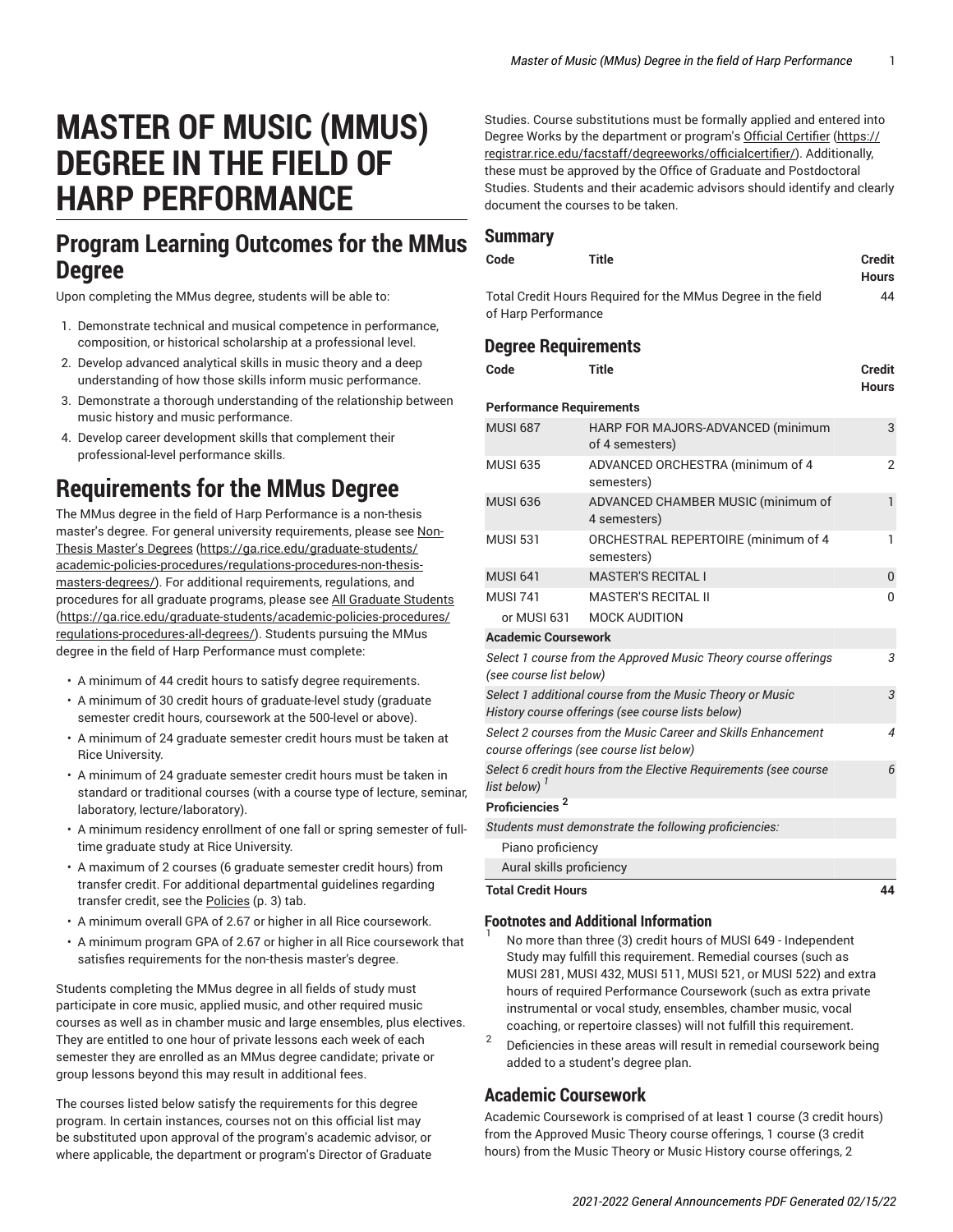courses (4 credit hours) from the Music Career and Skills Enhancement course offerings, and 6 credit hours from the Elective Requirements.

#### **Approved Music Theory Courses**

| Code                                   | Title                                                          | Credit<br>Hours        |
|----------------------------------------|----------------------------------------------------------------|------------------------|
| <b>MUSI 512</b>                        | <b>ANALYTICAL SYSTEMS</b>                                      | 3                      |
| <b>MUSI 513</b>                        | <b>MODAL COUNTERPOINT</b>                                      | 3                      |
| <b>MUSI 516</b>                        | ADVANCED ORCHESTRATION                                         | 3                      |
| <b>MUSI 517</b>                        | <b>EARLY MODERN MASTERS</b>                                    | 3                      |
| <b>MUSI 613</b>                        | <b>TONAL COUNTERPOINT</b>                                      | 3                      |
| <b>MUSI 614</b>                        | SPECIAL TOPICS IN MUSIC THEORY AND<br>MUSIC THEORY COMPOSITION | 3                      |
| <b>MUSI 615</b>                        | MUSIC OF RAVEL: MUSIC THEORY AND<br><b>COMPOSTION</b>          | 3                      |
| <b>MUSI 617</b>                        | <b>MUSIC SINCE 1950</b>                                        | 3                      |
| <b>MUSI 723</b>                        | <b>AESTHETICS OF MUSIC</b>                                     | 3                      |
| <b>Additional Music Theory Courses</b> |                                                                |                        |
| Code                                   | <b>Title</b>                                                   | Credit<br>Hours        |
| <b>MUSI 315</b>                        | MULTI-MEDIA COMPOSITION                                        | 3                      |
| MUSI 378 /<br><b>ASIA 378</b>          | CLASSICAL, CONTEMPORARY, AND<br>CROSS-CULTURAL ASIAN MUSIC     | 3                      |
| <b>MUSI 403</b>                        | <b>BASIC ELECTRONIC MUSIC</b>                                  | 3                      |
| <b>MUSI 404</b>                        | ELECTRONIC MUSIC COMPOSITION                                   | 3                      |
| <b>MUSI 405</b>                        | <b>MUSIC BUSINESS AND LAW</b>                                  | 3                      |
| <b>MUSI 416</b>                        | <b>ORCHESTRATION</b>                                           | 3                      |
| <b>MUSI 417</b>                        | MUSIC FOR MEDIA                                                | 3                      |
| <b>MUSI 514</b>                        | SCORE READING AND THEORY AT THE<br><b>KEYBOARD</b>             | 3                      |
| <b>MUSI 605</b>                        | ADVANCED ELECTRONIC AND COMPUTER<br><b>MUSIC SYSTEMS</b>       | 3                      |
| <b>MUSI 606</b>                        | ADVANCED COMPUTER SOUND<br><b>SYNTHESIS</b>                    | 3                      |
| <b>MUSI 611</b>                        | <b>CLASSROOM PEDAGOGY</b>                                      | 3                      |
| <b>MUSI 711</b>                        | ANALYTICAL APPROACHES                                          | 3                      |
| <b>MUSI 712</b>                        | SEMINAR IN ADVANCED ANALYSIS                                   | 3                      |
| <b>MUSI 713</b>                        | SPECIAL TOPICS IN ADVANCED ANALYSIS                            | 3                      |
| <b>Music History Courses</b>           |                                                                |                        |
| Code                                   | Title                                                          | Credit<br><b>Hours</b> |
| MUSI 523                               | BIBLIOGRAPHY AND RESEARCH<br><b>METHODS</b>                    | 3                      |
| <b>MUSI 524</b>                        | <b>AMERICAN MUSIC</b>                                          | 3                      |
| <b>MUSI 525</b>                        | PERFORMANCE PRACTICES SEMINAR                                  | 3                      |
| <b>MUSI 527</b>                        | <b>TOPICS IN EARLY MUSIC</b>                                   | 3                      |
| <b>MUSI 528</b>                        | TOPICS IN THE 17TH AND 18TH<br><b>CENTURIES</b>                | 3                      |
| <b>MUSI 529</b>                        | TOPICS IN 19TH AND 20TH CENTURIES                              | 3                      |
| <b>MUSI 530</b>                        | MUSIC, MAGIC, AND SCIENCE IN THE<br><b>MODERN WORLD</b>        | 3                      |
| <b>MUSI 534</b>                        | PROGRAM MUSIC IN THE 19TH CENTURY                              | 3                      |
| <b>MUSI 537</b>                        | SATIE, COCTEAU, & LES SIX: PARIS IN THE<br>1920s AND BEYOND    | 3                      |

| <b>MUSI 543</b> | MUSIC AND MODERNISM IN FRANCE                                                                | 3                      |
|-----------------|----------------------------------------------------------------------------------------------|------------------------|
| <b>MUSI 551</b> | MUSIC OF RICHARD STRAUSS                                                                     | 3                      |
| <b>MUSI 621</b> | SELECTED STUDIES IN MUSIC HISTORY                                                            | 3                      |
| <b>MUSI 623</b> | J.S. BACH: CAREER, WORKS, AND<br><b>CRITICAL RECEPTION</b>                                   | 3                      |
| <b>MUSI 624</b> | SEMINAR ON A SELECTED COMPOSER                                                               | 3                      |
| <b>MUSI 625</b> | <b>MOZART OPERAS</b>                                                                         | 3                      |
| <b>MUSI 626</b> | THE CLASSICAL STYLE                                                                          | 3                      |
| <b>MUSI 627</b> | ROMANTIC SONGS AND PIANO PIECES                                                              | 3                      |
| <b>MUSI 716</b> | MUSIC OF THE MIDDLE AGES                                                                     | 3                      |
| <b>MUSI 717</b> | <b>RENAISSANCE MUSIC</b>                                                                     | 3                      |
| <b>MUSI 721</b> | MUSIC OF SCHOENBERG                                                                          | 3                      |
| <b>MUSI 722</b> | MUSIC OF STRAVINSKY                                                                          | 3                      |
|                 | <b>Music Career and Skills Enhancement Courses</b>                                           |                        |
| Code            | Title                                                                                        | Credit<br><b>Hours</b> |
| <b>LPCR 200</b> | ADVANCED MENTAL TRAINING                                                                     | 2                      |
| <b>MGMT 621</b> | THE NEW ENTERPRISE                                                                           | 3                      |
| <b>MGMT 625</b> | <b>DESIGN THINKING</b>                                                                       | 1.5                    |
| <b>MGMT 629</b> | <b>BUSINESS PLAN DEVELOPMENT</b>                                                             | 1.5                    |
| <b>MGMT 676</b> | SOCIAL ENTERPRISE                                                                            | 1.5                    |
| <b>MUSI 413</b> | INTRODUCTION TO DALCROZE<br><b>EURHYTHMICS</b>                                               | $\overline{2}$         |
| <b>MUSI 500</b> | IMAGINATION AND COMMUNICATION:<br>DEVELOPING MUSICAL SKILLS THROUGH<br>THEATRICAL TECHNIQUES | 2                      |
| <b>MUSI 501</b> | <b>ENHANCED PERFORMANCE: WRITING,</b><br>SPEAKING, PLAYING                                   | 2                      |
| <b>MUSI 502</b> | CONDUCTING: AN OVERVIEW OF<br><b>PRACTICAL SKILLS</b>                                        | 2                      |
| <b>MUSI 503</b> | MUSIC AND PERFORMANCE: THE MIND/<br><b>BODY CONNECTION</b>                                   | 2                      |
| <b>MUSI 507</b> | <b>TECHNOLOGY FOR MUSICIANS</b>                                                              | 2                      |
| <b>MUSI 508</b> | FUNDAMENTALS OF PRIVATE TEACHING                                                             | $\overline{2}$         |
| <b>MUSI 509</b> | THE ALEXANDER TECHNIQUE FOR<br>MUSICIANS                                                     | 2                      |
| <b>MUSI 510</b> | PROFESSIONAL DEVELOPMENT FOR<br>MUSICIANS                                                    | 2                      |
| <b>MUSI 515</b> | MUSIC ENTREPRENEURSHIP                                                                       | 2                      |
| <b>MUSI 518</b> | THE ART AND BUSINESS OF STUDIO<br><b>TEACHING</b>                                            | $\overline{2}$         |
| <b>MUSI 519</b> | THEMATIC PROGRAMMING: THE ART OF<br>THE RECITAL                                              | 2                      |
| <b>MUSI 532</b> | THE FELDENKRAIS METHOD AND THE<br><b>MUSICIAN'S BODY</b>                                     | 2                      |
| <b>MUSI 538</b> | THE ART OF PERFORMANCE: PRESENCE<br><b>ON STAGE</b>                                          | 2                      |
| <b>MUSI 540</b> | APPLIED JAZZ IMPROVISATION:<br>DEVELOPING SOLO IMPROVISATIONAL<br>SKILLS IN THE JAZZ IDIOM   | 2                      |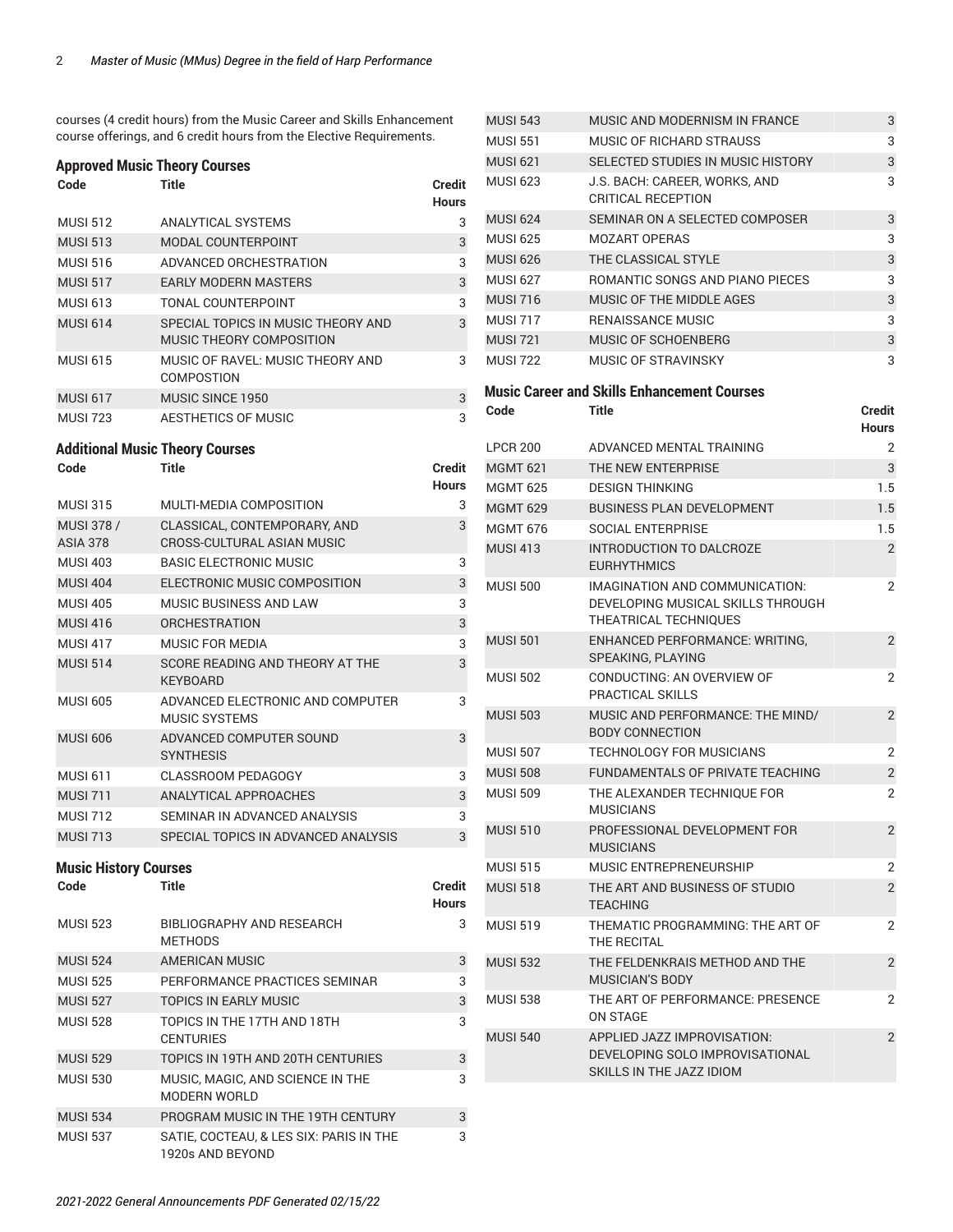#### **Elective Requirements**

| Code                                      | Title                                                                                          | <b>Credit</b><br><b>Hours</b> |  |  |
|-------------------------------------------|------------------------------------------------------------------------------------------------|-------------------------------|--|--|
| Select 6 credit hours from the following: | 6                                                                                              |                               |  |  |
|                                           | Any course at the 300-level or above                                                           |                               |  |  |
|                                           | Any language course at the 100-level or above                                                  |                               |  |  |
|                                           | Any additional Music Theory, Music History, or Music<br>Career and Skills Enhancement course   |                               |  |  |
|                                           | Secondary Lessons (any course between MUSI 251 and<br>MUSI 297 with the exception of MUSI 281) |                               |  |  |
| <b>MUSI 342</b>                           | <b>RICE JAZZ ENSEMBLE</b>                                                                      |                               |  |  |
| <b>MUSI 345</b>                           | APPLIED STUDIES IN JAZZ                                                                        |                               |  |  |
| <b>MUSI 381</b>                           | <b>CONCENTRATION PIANO</b>                                                                     |                               |  |  |
| MUSI 436 /<br><b>MDEM 456</b>             | COLLEGIUM MUSICUM                                                                              |                               |  |  |
| <b>MUSI 444</b>                           | PRACTICUM IN CONTEMPORARY MUSIC                                                                |                               |  |  |
| <b>MUSI 585</b>                           | SONATA CLASS                                                                                   |                               |  |  |
| <b>MUSI 649</b>                           | <b>GRADUATE INDEPENDENT STUDY</b>                                                              |                               |  |  |

#### **Footnotes and Additional Information** 1

No more than three (3) credit hours of MUSI 649 *Independent Study* may fulfill this requirement. Remedial courses (such as MUSI 281, MUSI 432, MUSI 511, MUSI 521, or MUSI 522) and extra hours of required Performance Coursework (such as extra private instrumental or vocal study, ensembles, chamber music, vocal coaching, or repertoire classes) will not fulfill this requirement.

## <span id="page-2-0"></span>**Policies for the MMus Degree Shepherd School of Music Graduate Program Handbook**

The General Announcements (GA) is the official Rice curriculum. As an additional resource for students, the Shepherd School of Music publishes a graduate program handbook, which can be found here: [https://gradhandbooks.rice.edu/2021\\_22/](https://gradhandbooks.rice.edu/2021_22/Shepherd_School_of_Music_Graduate_Handbook.pdf) [Shepherd\\_School\\_of\\_Music\\_Graduate\\_Handbook.pdf](https://gradhandbooks.rice.edu/2021_22/Shepherd_School_of_Music_Graduate_Handbook.pdf)

## **Admission**

For Instrumental Performance, Vocal Performance, and Orchestral Conducting applicants, an audition is required. Composition applicants must submit portfolios, and Musicology applicants must provide samples of their written work. Musicology applicants must also complete advanced music tests as well as the Graduate Record Examination for admission consideration.

## **Academic Standards**

#### **Curriculum and Degree Requirements**

Further information on curricular requirements for all majors and degree programs is available from the Shepherd School of Music.

#### **Grading Policy**

A minimum grade of B- (2.67 grade points) per course is expected of all music students in their major applied area. A grade of C+ (2.33 grade points) or lower in a course in the student's major applied area is considered unsatisfactory and will be evaluated in the following manner:

• A music major who receives a grade of C+ (2.33 grade points) or lower in a course in their major applied area will be placed on music probation. Music probation signifies that the student's work has been sufficiently unsatisfactory to preclude graduation unless marked improvement is achieved promptly. A student on music probation

may be absent from class only for extraordinary reasons and may not represent the school in any public function not directly a part of a degree program.

• If a student receives a second semester of C+ (2.33 grade points) or lower in a course in their major applied area, whether for consecutive semesters or not, the student will be discontinued as a music performance major and merit scholarship from the Shepherd School will be discontinued.

**Note**: For music history and musicology majors a grade of C+ (2.33 grade points) or lower in any music history course is considered unsatisfactory and will be evaluated as above.

**Graduate degree requirement: a minimum overall grade point average of 2.67 is necessary for graduation.**

#### **Leaves of Absence and Voluntary Withdrawal**

Music majors must obtain permission in writing from the dean of the Shepherd School before requesting a leave of absence from the university. Requests must be in the dean's office before the first day of classes in the semester for which leave is requested.

Music majors taking voluntary withdrawal from the university are not guaranteed readmission into the Shepherd School and may be asked to reapply/reaudition. Students should explain the reasons for their withdrawal to the dean before leaving campus.

### **Performance**

Students are expected to perform frequently during their residency at Rice. MMus students in any of the performance fields of study must present at least two full recitals. Composition and Conducting students should present recitals as specified by their degree programs. Students are expected to attend both faculty and student recitals. In addition, all MMus students must participate in the school's conducted ensembles as assigned.

### **Thesis**

A thesis is required for MMus students in the field of Musicology. In lieu of a thesis, MMus students in the field of Composition must produce an original work of extended scope. Both thesis and original work must be publicly defended.

## **Transfer Credit**

For Rice University's policy regarding transfer credit, see [Transfer](https://ga.rice.edu/graduate-students/academic-policies-procedures/regulations-procedures-all-degrees/#transfer) Credit [\(https://ga.rice.edu/graduate-students/academic-policies-procedures/](https://ga.rice.edu/graduate-students/academic-policies-procedures/regulations-procedures-all-degrees/#transfer) [regulations-procedures-all-degrees/#transfer](https://ga.rice.edu/graduate-students/academic-policies-procedures/regulations-procedures-all-degrees/#transfer)). Some departments and programs have additional restrictions on transfer credit. Students are encouraged to meet with their academic program's advisor when considering transfer credit possibilities.

## **Program Transfer Credit Guidelines**

Students pursuing the MMus degree should be aware of the following program-specific transfer credit guidelines:

- No more than 2 courses (6 credit hours) of transfer credit from U.S. or international universities of similar standing as Rice may apply towards the degree.
- Requests for transfer credit will be considered by the program director on an individual case-by-case basis.